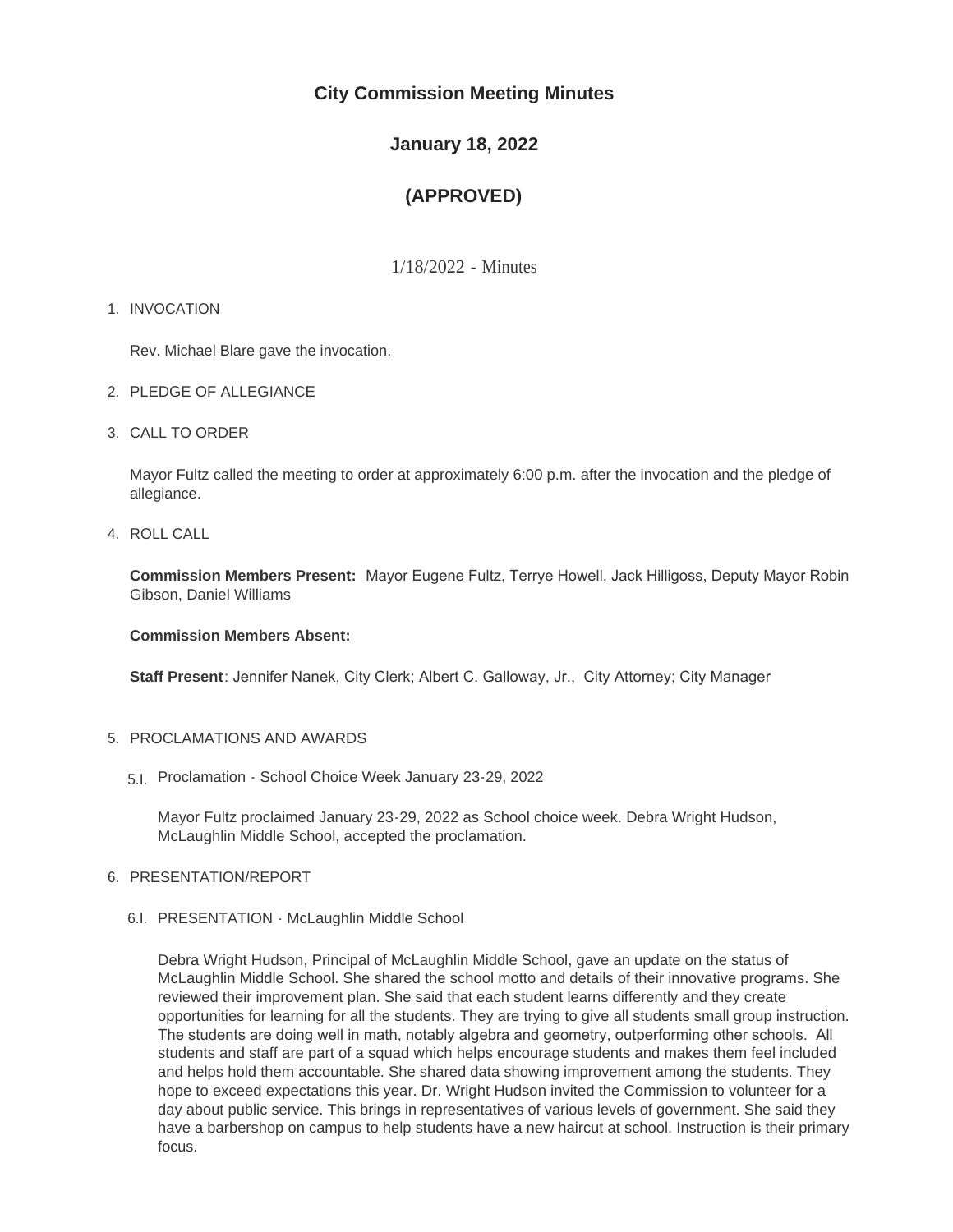# 7. COMMENTS AND PETITIONS

Diallo Burkes, new head football coach at Warner University, introduced himself and shared his background.

Michelle Threatt, President of Northwest Neighborhood Association, announced a Night out with the Kids event on Saturday and shared the details. They have partnered with several businesses and organizations to help with this.

Ben Wilds, resident, expressed concern about the level of growth and the loss of citrus groves. He questioned the need for all the development. Deputy Mayor Gibson said he would like to share some material on urban sprawl with him.

## 8. CONSENT AGENDA

Commissioner Howell made a motion to approve the Consent Agenda. Deputy Mayor Gibson seconded the motion.

By Voice Vote:

Commissioner Howell "YES"

Deputy Mayor Gibson "YES"

Commissioner Williams "YES"

Commissioner Hilligoss "YES"

Mayor Fultz "YES"

Motion Approved 5-0.

- 8.I. Minutes January 4, 2022. November 10, 2021
- 8.II. Approval Of The Florida Midland Railroad Lease

[Begin Agenda Memo]

**SYNOPSIS:** Staff seeks commission approval to enter into two railroad right-of-way leases associated with the Northwest Watermain Extension project.

**STAFF RECOMMENDATION** It is recommended that the City Commission: 1) Approve the railroad right-of-way leases 2) Authorize the Mayor to execute the lease agreement on the City's behalf.

**BACKGROUND** The Northwest Watermain Extension project consists of extending a larger water main from Water Treatment Plant #1 (WTP #1) to various locations in the City's northwest utility service area. The extension of a larger water main allows for additional volume, which provides increased fire protection. In order for staff to be able to complete this installation, there are two sets of railroad right-ofways that have to be crossed. The first crossing is located on First Street, between Dorsett Avenue and Seminole Ave. The second crossing is located on Lincoln Avenue between A Street and East Street. Staff recommends the commission take the following action; authorize the Mayor to execute the lease agreements on the City's behalf.

**OPTIONS** None. If the commission chooses not to approve the lease agreements, the Northwest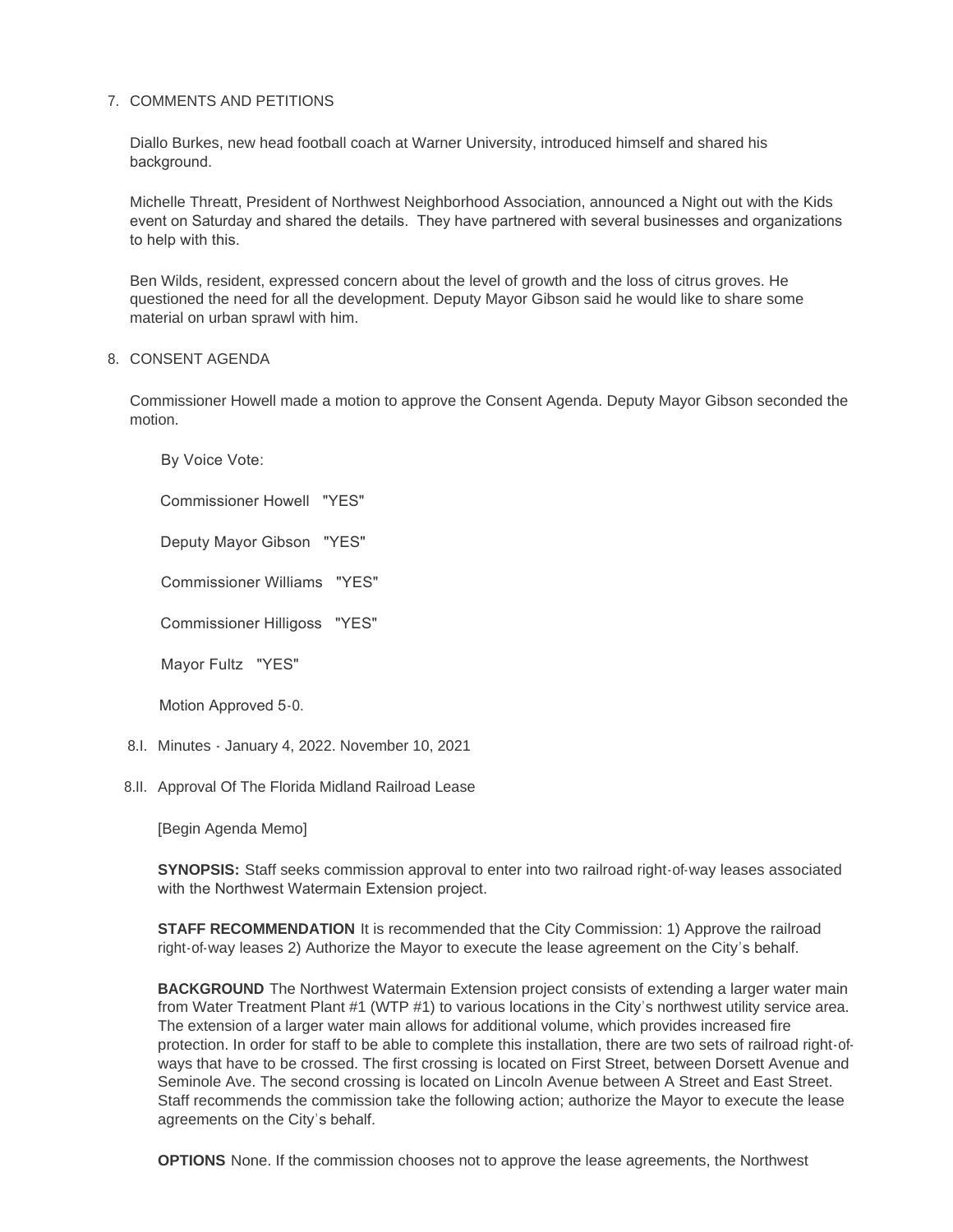Watermain Extension project will not be able to move forward. All routes leading to the northwest service area requires crossing the railroad right of way.

**FISCAL IMPACT** There are \$2,800.00 in fees associated the first year's lease payment with the initial set-up of each lease agreement. The cost of the lease thereafter is \$350.00 paid annually per lease. The water division would budget this expense in the annual budget going forward.

[End Agenda Memo]

8.III. Agreement For Annual Property Maintenance Services For Privately Owned Properties With Ray And Sons Lawn Service, LLC

[Begin Agenda]

**SYNOPSIS** The proposed Property Maintenance Services Agreement will provide the Code Compliance Division with a company qualified to perform abatement services requested.

**RECOMMENDATION** Staff recommends Approval of the Agreement for Annual Property Maintenance Services for Privately Owned Properties with Ray and Sons Lawn Service, LLC, and authorize the City Manager to execute the Agreement.

**BACKGROUND** The Code Compliance Division is in need of an on-contract company qualified to perform maintenance at various lots throughout the city as requested, including cleanup of waste and debris, vegetation cutting, and the proper disposal of debris and vegetation cuttings. The City has previously had a contract in place with Ray and Sons Lawn Service, but the agreement will expire this month. In response to Invitation To Bid (ITB) No. 22-500 Annual Property Maintenance Services for Privately Owned Properties, the City received two responsive bids from Ray and Sons Lawn Service, LLC and JDMF, LLC. Ray and Sons has local preference as well as previous history working with the Code Compliance Division. Due to these reasons, staff is recommending approval of the agreement with Ray and Sons. The attached Agreement will be for 3 years, with the option to renew for 2 one-year terms upon mutual agreement of both parties.

**FISCAL IMPACT** The FY 21-22 Budget includes \$15,000.00 for Contract Services (Abatement)

**OTHER OPTIONS** Bid out each abatement request individually.

[End Agenda Memo]

#### 9. OLD BUSINESS

- 10. NEW BUSINESS
	- Preliminary Subdivision Plat Approval / Special Exception Use Permit Approval For A Residential 10.I. Planned Development Project (PDP) Hunt Club Grove North

[Begin Agenda Memo]

**SYNOPSIS**: Dave Schmitt Engineering, Inc., agent representing owners, is requesting approval of City Commission, of a 600-lot single-family Preliminary Subdivision Plat and a Special Exception Use Permit for a Residential PDP on approximately 130.38 acres of land just west of Hunt Brothers Road, and south of State Road 60.

**RECOMMENDATION** The applicant requests approval of City Commission of a 600-lot single-family Preliminary Subdivision Plat and a Special Exception Use Permit for a Residential PDP, with conditions of approval, as recommended by the Planning and Zoning Board at a regular meeting on December 15, 2021.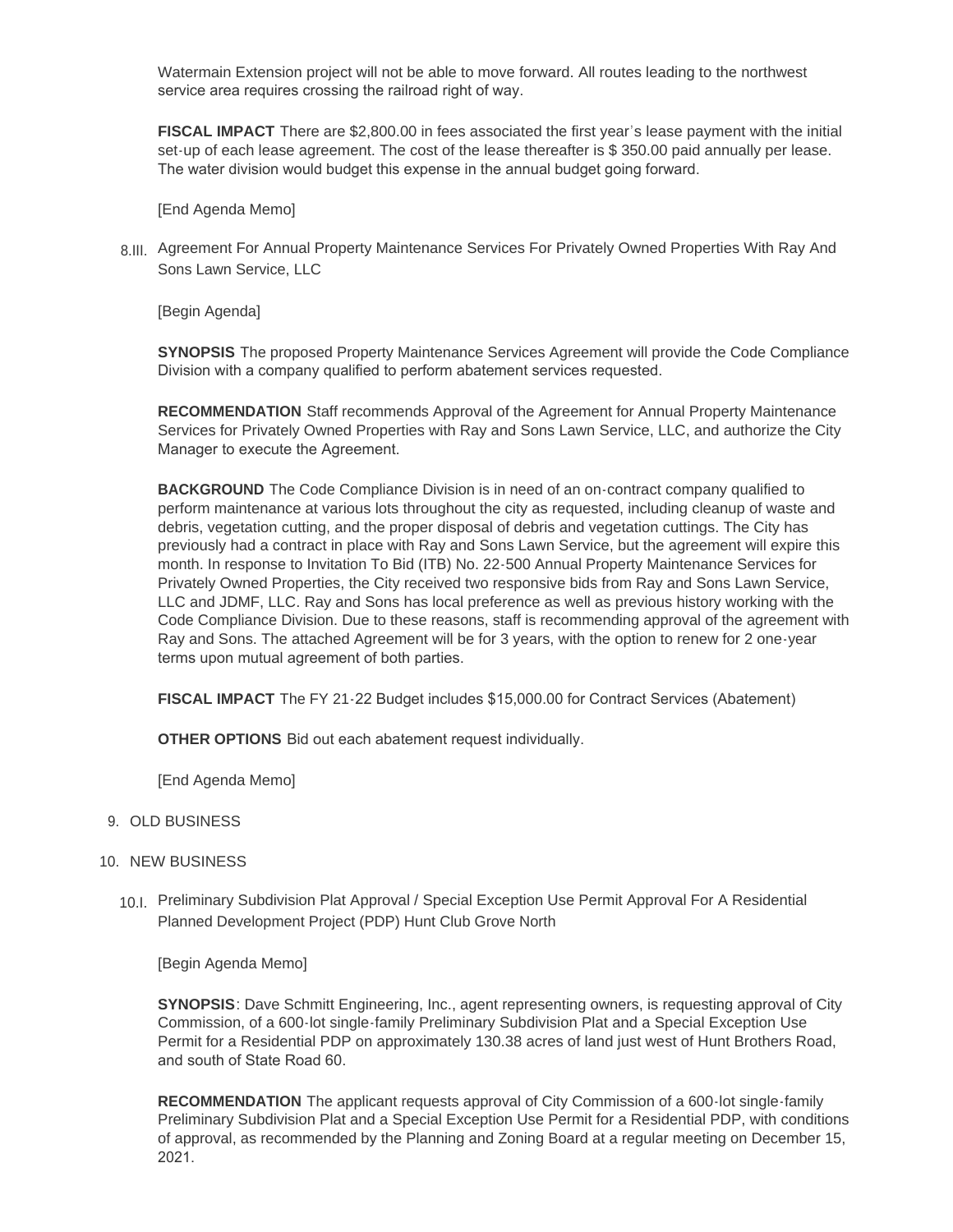### **BACKGROUND**

General:

The 130-acre vacant grove land is located just west of Hunt Brothers Road, south of State Road 60 and the East Gate Shopping Center (Rural King & Winn-Dixie). Portions of the subject properties were annexed into the City through petition by the owners this year. On October 26, 2021, the Planning Board made a recommendation to City Commission to approve a zoning of R-1C, and a future land use designation of LDR low-density residential at a maximum of 5 units per gross acre.

The proposed single-family subdivision is designed as a Planned Development Project, including requested Waivers of Strict Compliance.

Maximum density allowed on the site is calculated at 5 units per gross acre, or 652 homes, under the Comprehensive Plan for LDR Low-Density Residential; a density of only 4.6 dwelling units per acre, or 600 homes, is proposed.

Typical single-family lot sizes range from 4,400 square feet to 6,600 square feet, with lot widths of 40', 50', and 60'. The rear setbacks exceed the minimum setbacks required by R-1C standards and all units will meet the minimum floor area of 1,200 square feet. A waiver of strict compliance is requested for all other R-1C dimensional standards.

Proposed Minimum Standards:

Single-Family:

Minimum lot size – 4,400 sq. ft.

Minimum street frontage – 40 ft.

Minimum lot width at building line– 40 ft.

Minimum floor area – 1,200 sq. ft.

Front setback – 20 ft.

Side setback – 5 ft.

Rear setback – 20 ft.

Maximum lot coverage – 50%

Townhomes:

Minimum lot size – 2,200/2,750 sq. ft. (interior unit/exterior unit)

Minimum street frontage – 20/25 ft.

Minimum lot width at building line – 20/25 ft.

Minimum floor area – 1,200 sq. ft.

Front setback – 20/25 ft.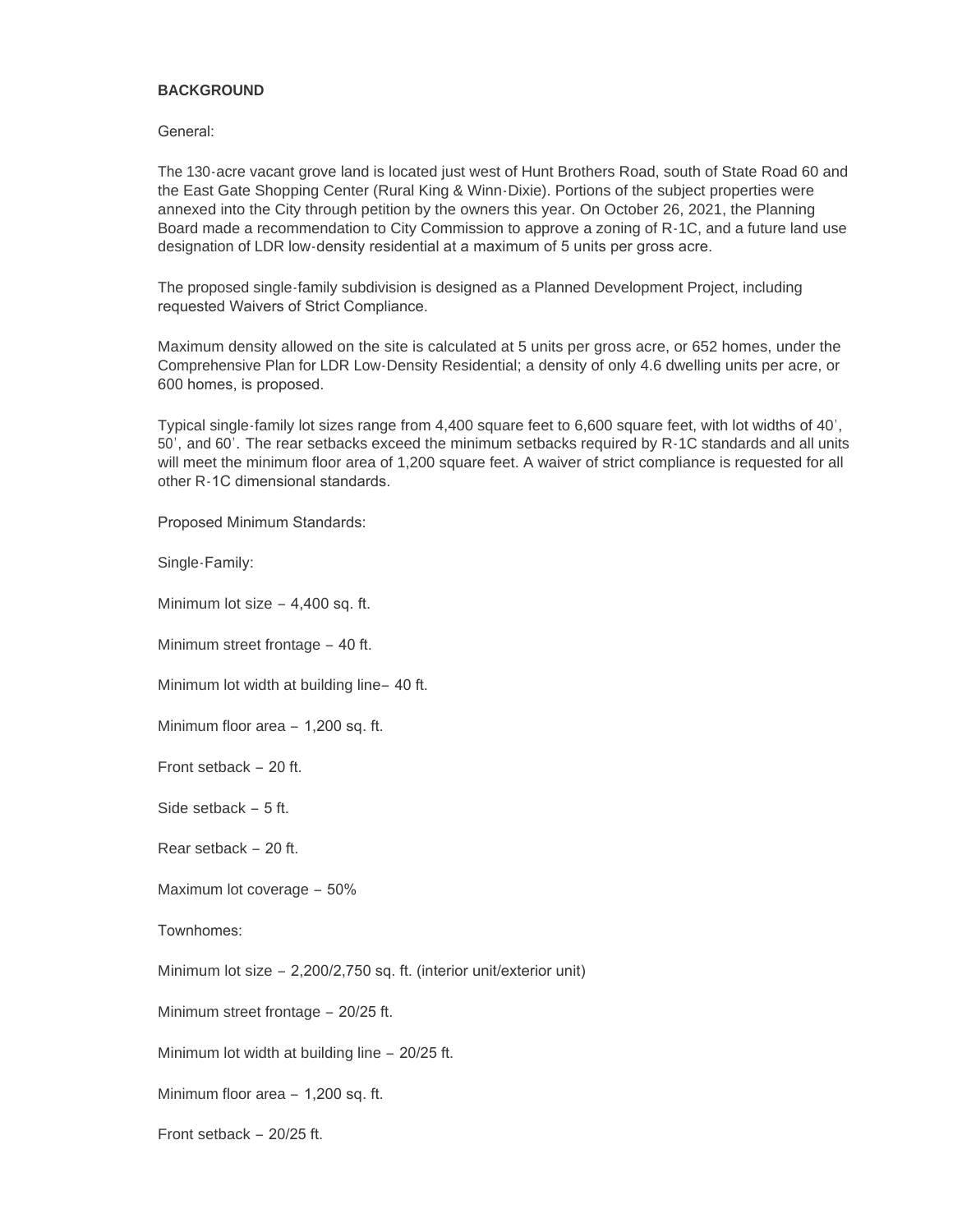Side setback – 0/5 ft.

Rear setback – 20/25 ft.

Maximum lot coverage – 50%

Roadways & Access: One entrance to the site is shown from 11th Street S, five entrances are located on Hamlin Street, and two entrances to the site are shown on Hunt Brothers Road. Hamlin Street will be improved to minor collector standards along the project boundary to Post Salter Road.

Five-foot-wide sidewalks will be constructed on both sides of interior streets. The existing pedestrian network on the north side of Grove Avenue will be filled in by the development and sidewalks up along Hamlin will be constructed to connect to SR 60. Additionally, Grove Avenue will be constructed and extended through the project which will connect to an existing roadway grid for future connections.

Landscaping and Buffering: A landscape plan will be required at Site Development Plan submittal, and will be reviewed and approved by Staff after consultation with the City's horticulturist. The proposed buffer may be a wall or berm, and will be planted with shrubs, canopy trees, and understory trees.

Residential tree density requirements will be enforced at building permit issuance, pursuant to section 23-307.2.a.3: a minimum of two, two-inch caliper shade trees, minimum of eight feet at planting.

Recreation: The central green space for the development is approximately 17.5 acres. The size of this park is comparable to Kiwanis Park which is approximately 12 acres. In addition, the developer has designated 6.85 acres of active recreation space. Included in the design of the development, is an open space corridor for pedestrian connectivity to the central green space.

More than 36.5% of the site will remain as open space, where 20% open space is required at a minimum by code. Waivers of Strict Compliance: The applicant requests the following Waivers of Strict Compliance from certain dimensional and area standards in the R-1C zoning district:

1.) Minimum lot size: 4,400/5,500/6,600/2,200/2,750 square feet (40'/50'/60'/interior TH/exterior TH) is requested where 8,000 square feet is required by code. 2.) Minimum street frontage: 40 feet wide for 40' wide single-family lots and 20/25 feet wide for interior and exterior townhomes is requested where 50 feet is required by code. 3.) Minimum lot width at building line: 40/50/60/20/25 feet (40'/50'/60'/interior TH/exterior TH) is requested where 65 feet wide is required by code. 4.) Front building setback: 20 feet for single family lots and interior townhomes is requested where 25 feet is required by code. 5.) Side building setback: 5 feet for single family lots and 0/5 feet for interior and exterior townhomes is requested where 10 feet is required by code. 6.) Corner lot functional side-yard setback of 15 feet is requested where 25 feet is required by code for corner lots. 7.) Increase in the allowable lot coverage not to exceed 50% is requested where 40% is required by code. 8.) Allow the neighborhood park to be further than 600 feet from certain lots it serves.

Proposed Superior Design Standards: In exchange for the consideration of the above-mentioned Waivers of Strict Compliance requested, the applicant provided justification within the project narrative delineating the ways in which the plan is superior to a standard subdivision:

*"The proposed PDP is superior to a standard subdivision because the flexibility provides a balance between the proposed number of lots and to maximize the open space for landscaping and active recreation. The flexibility of different type of lot sizes gives the neighborhood a diverse perception and*  not a flatness community. Providing two sidewalks will give future residents safe leisure around the *community and provide enjoyable activities for each household. Maximizing the open space will create originality in designs for landscaping which will enhance the natural features of the property. Proposing more lots will generate new residents which will help increase revenue for the City of Lake Wales"*.

Additionally, the plan will provide recreation and open space in excess of the minimum standards.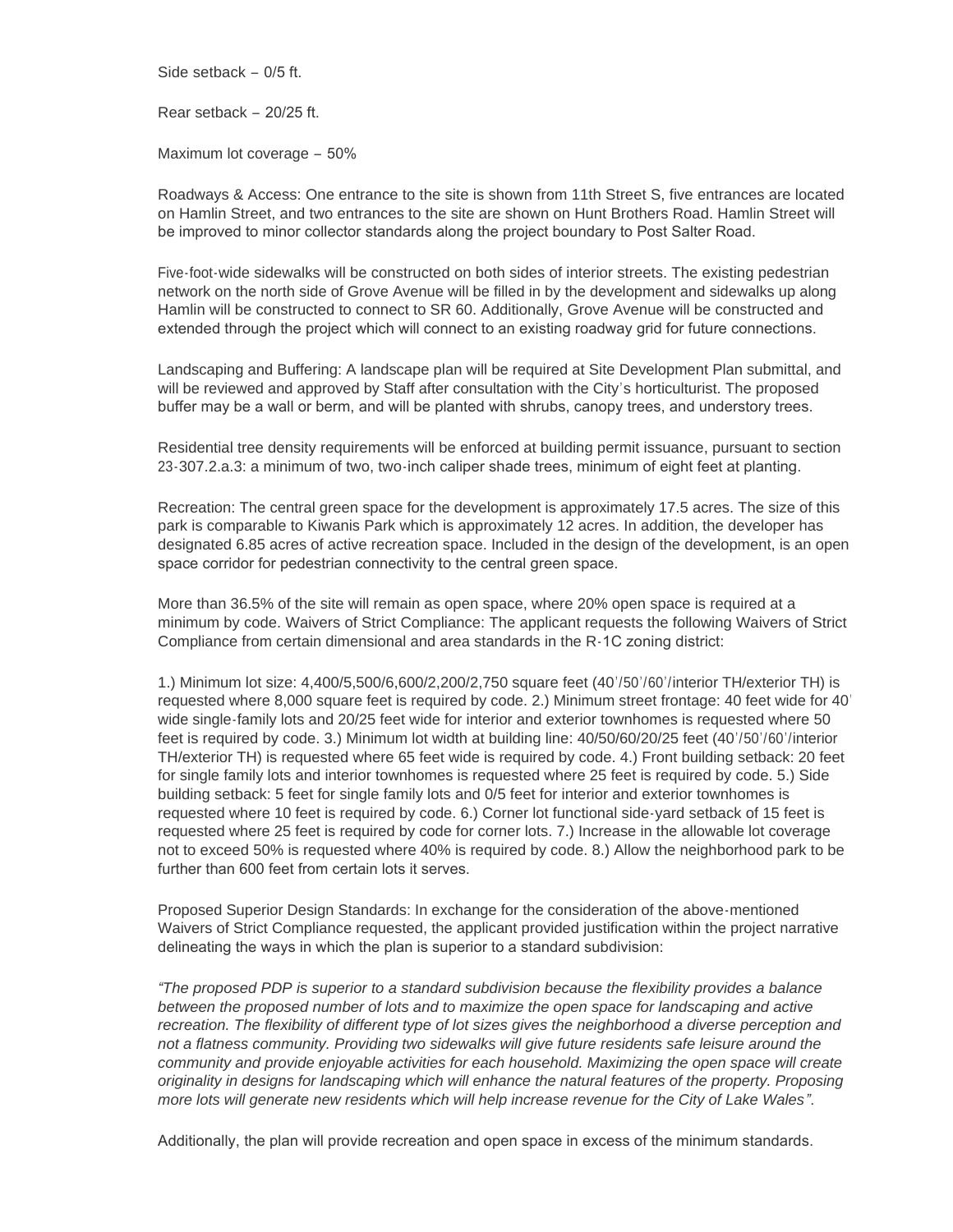-Recreation required: 2.625 acres; Recreation provided: 6.85 acres

-Open space required: 20% of site; Open space provided: 36.5% of site

Staff Findings 1. The use is compatible with the intentions of Policy I.1.2.12 Low Density Residential of the City's Comprehensive Plan.

2. This site is located within the City's utility service area and will connect to municipal water and sewer.

3. The development will maximize existing infrastructure investments by connecting to municipal water and sewer lines.

4. Project does not include cul-de-sacs which can inhibit integration with the surrounding area; instead, proposed roads interconnect with the existing roadway network.

5. The project area is less than 300 feet from a major shopping center, which may reduce the need for automobile dependency for short trips.

6. Recreation trail and sidewalk system promotes walkability and bike-ability.

7. Lots sizes are reduced so to minimize the area of land consumed for new development.

8. New roadways and pedestrian connectivity will be constructed to extend the city's roadway grid for future connectivity.

Recommended Conditions of Approval

9. Staff and Planning & Zoning Board recommends the following conditions of approval:

a. Fences shall be setback a minimum of 15 feet behind the front building expression line.

b. Housing shall adhere to the City's monotony standards.

c. Landscape Plan is required at Site Development plan submittal and will be reviewed and approved by Staff and the City's horticulturist.

d. Decorative, dark sky friendly street lighting to minimize glare and reduce light pollution. Street lighting design/type to be approved by the City, and maintained by the HOA.

e. Garages shall be recessed from the front building expression line unless oriented away from the street.

f. Staggered front building setbacks at a minimum of two feet difference between adjacent lots.

g. It is recommended that some orange trees be retained to keep the character and theme of "Grove".

h. The traffic study must be approved by the Administrative Official prior to issuance of Site Development Permit.

i. A bus stop along Hunt Brothers Road shall be coordinated with Polk County Transit.

j. A development agreement is required for road improvements.

k. A utilities agreement is required for the transfer of wells to the City of Lake Wales.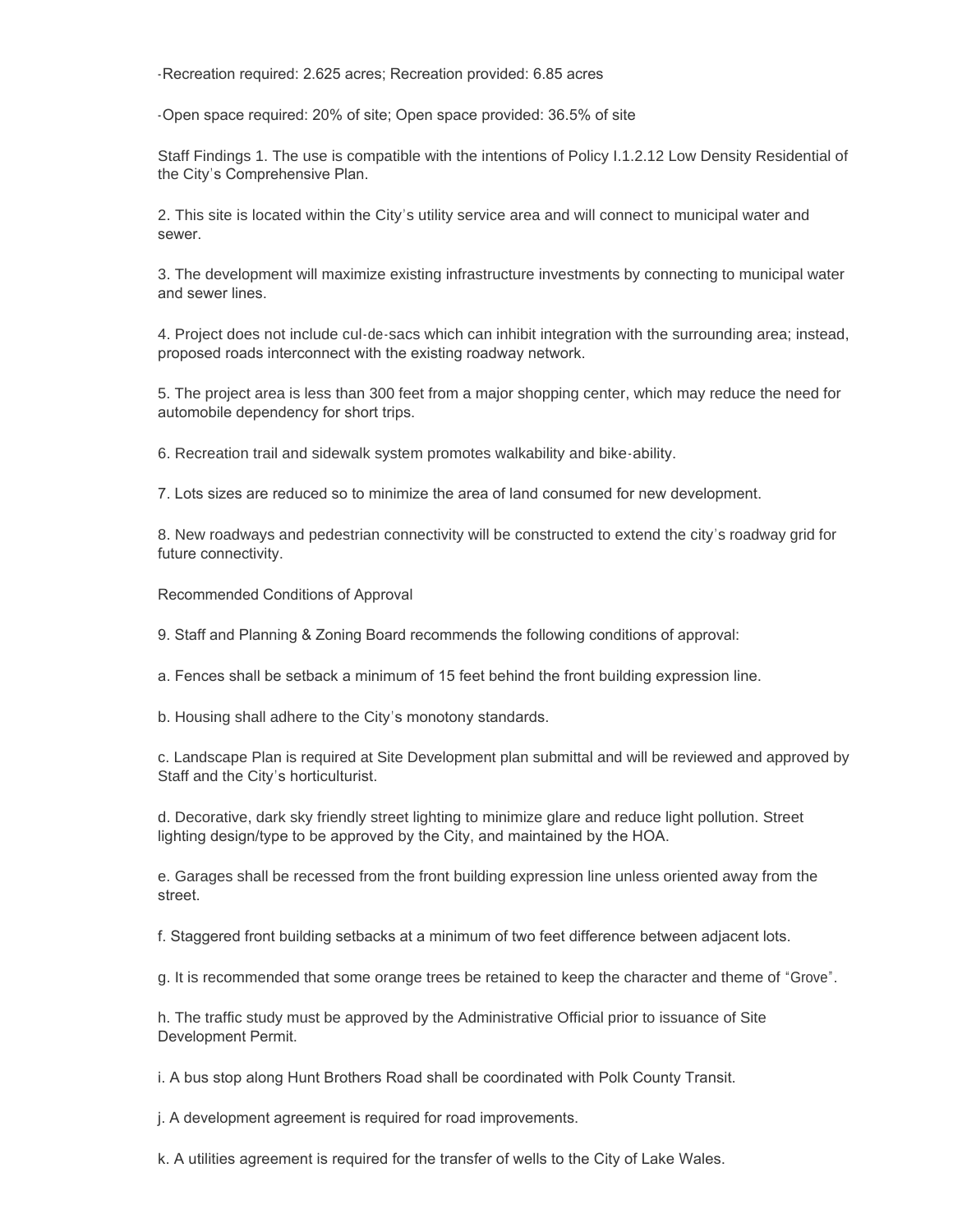l. A financial mechanism such as a Community Development District or Special Taxing District shall be established to provide a source of funding for transportation improvements, including those improvements defined in the development agreement.

m. Sidewalks shall be constructed on the north side of Grove Avenue to connect the sidewalks of existing residential homes. Sidewalks shall also be constructed along the western side of Hamlin Street to connect to SR 60.

n. ROW shall be dedicated for Hamlin Street.

o. Approval of the Residential PDP is contingent upon the Department of Economic Opportunity's approval for the land use amendment, and the approval of the zoning amendment by City Commission.

p. Mechanical equipment to be located at the rear of the home and not permitted within side yards.

q. Canopy trees within open spaces shall be increased by 25% in excess of current standards.

10.Staff recommends the following plan revisions prior to site development approval:

a. Existing zoning on plans say R-1A, this needs to be corrected to R-1C. Check the surrounding zoning listed.

b. The proposed land use needs to be corrected to say LDR not just Residential.

c. Please include the requested waivers for single-family and townhomes on the plans.

d. Include typical lot layouts for single-family and townhomes.

e. Townhome lot dimensions and setbacks are needed on plans

f. The recreation space calculation shall be separate and apart from the open space calculation.

g. Add a parking space as the required parking is 1 space per 10 dwelling units – 600 units warrants 60 parking spaces.

h. The typical 60' ROW section is needed for Grove Avenue.

i. The landscape buffer typical needs to be corrected to have the buffer outside of the rear yard on the other side of the property line.

j. Hamlin Road needs to be corrected to Hamlin Street.

k. Landscaping and sign locations shall be included at the entryway on plans.

l. Proposed street names, park amenities, site lighting, and irrigation shall be included in construction plans.

m. One tree per lot shall be included for townhomes.

n. Street trees shall be moved to the ROW in between the curb and sidewalk within root barriers, separate and apart from the two lot trees, to be maintained by the HOA, or a separate street tree easement shall be included to be maintained by the HOA.

o. Landscaping around the western-most mini-park is needed to distinguish the mini-park from the rear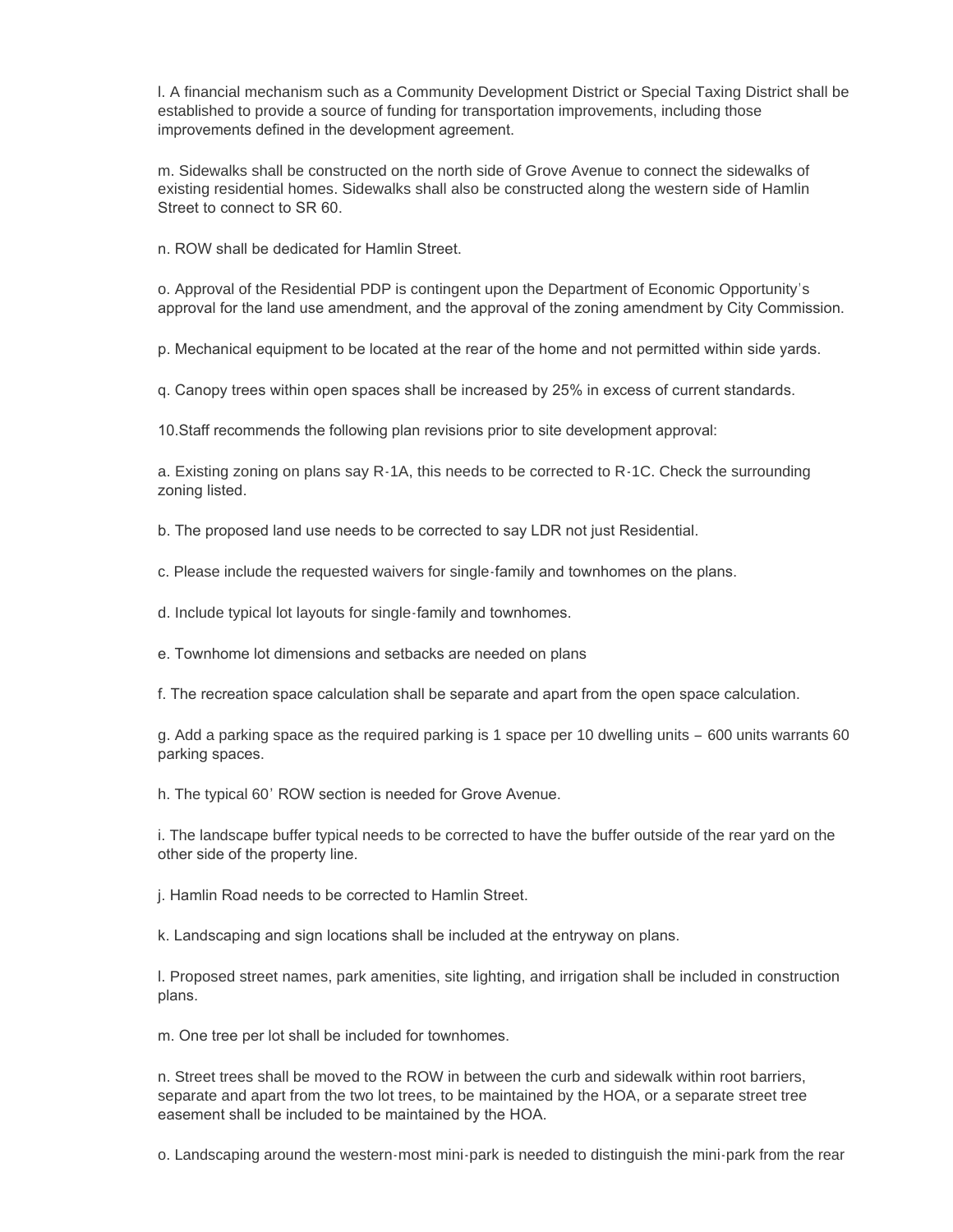yards of residential lots.

p. Landscaping for drainage retention areas shall meet Section 23-307.4 of the Land Development Regulations.

**OTHER OPTIONS** Decline to approve the preliminary subdivision plat and PDP.

**FISCAL IMPACT** Approval of the preliminary plat and PDP would enable the development of this property and the potential increase in property value. Specifically, estimating an average of \$200,000 in taxable value per unit, it could potentially result in over \$89 million in taxable value, and generate \$812,364 in ad valorem taxes. \*Adjusted values for potential homesteaded properties have not been factored into this estimate.

[End Agenda Memo]

Deputy Mayor Gibson said this project is consistent with reducing urban sprawl. It checks all the boxes.

Deputy Mayor Gibson made a motion to approve this project. Commissioner Howell seconded the motion.

By roll call vote:

Deputy Mayor Gibson "YES"

Commissioner Howell "YES"

Commissioner Williams "YES"

Commissioner Hilligoss "YES"

Mayor Fultz "YES"

Motion passed 5-0.

10.II. Ordinance 2022-01 Annexation - 1st Reading And Public Hearing 29.94 Acres Of Land South Of Old Scenic Highway And East Of Scenic Highway North

[Begin Agenda Memo]

**SYNOPSIS**: Ordinance 2022-01 proposes the voluntary annexation of approximately 29.94 acres of land located south of Old Scenic Highway, east of Scenic Highway North, and contiguous to the incorporated City limits.

**RECOMMENDATION** Staff recommends approval at first reading, and adoption after second reading of Ordinance 2022-01 following a public hearing. Public Hearing notice requirements have been met. A recommendation from the Planning and Zoning Board is not required for an annexation ordinance.

**BACKGROUND** Story Family Limited Partnership LLLP, owner, petitioned annexation into the corporate city limits of Lake Wales on November 22, 2021. "Attachment A" to the ordinance shows the property's location. It is contiguous to the City Limits along its western boundary.

**OTHER OPTIONS** Decline to annex the property.

**FISCAL IMPACT** The annexation will add to the City's tax roll. The property is valued at \$191,967,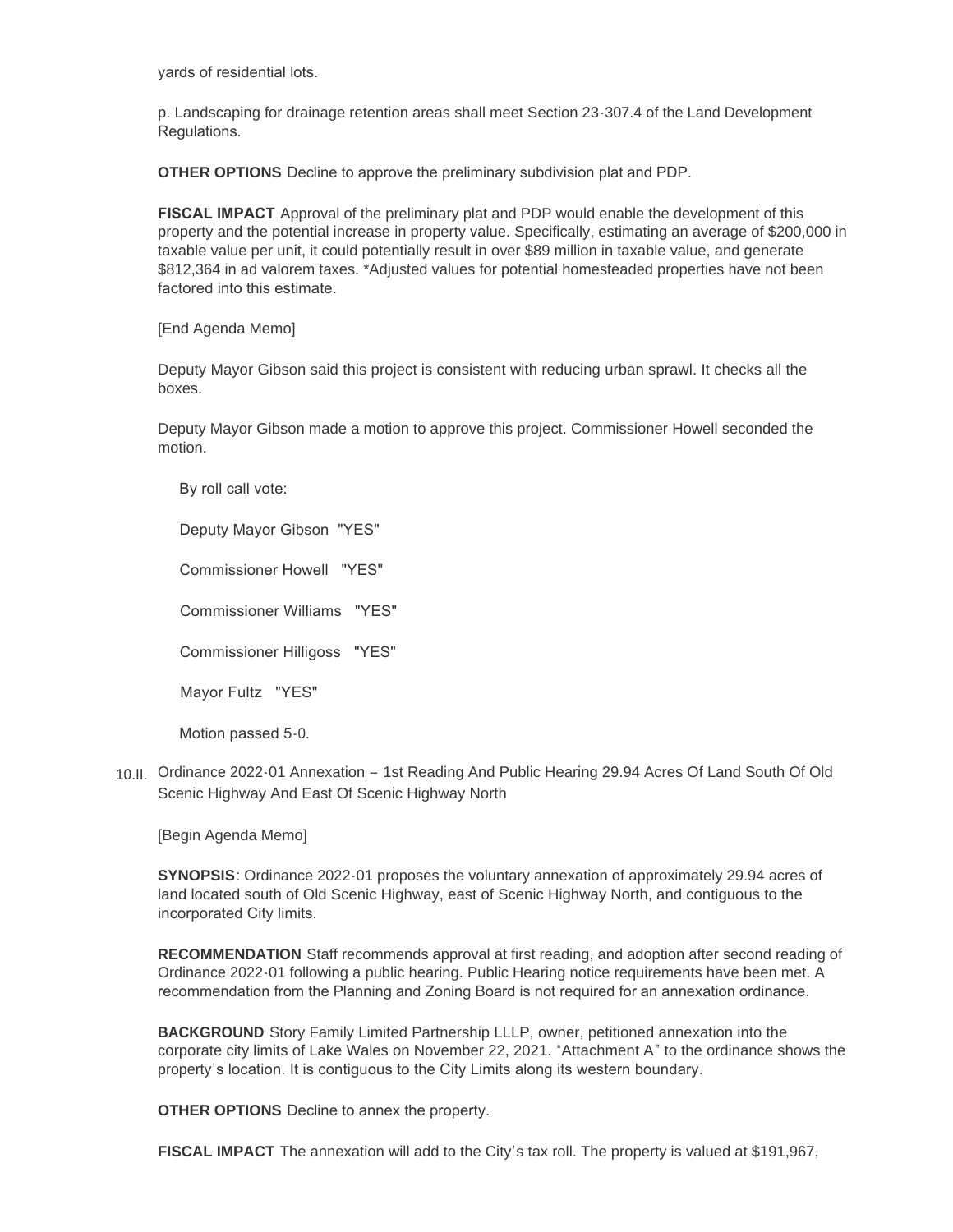which would bring in additional property taxes. Additionally, the approval of the annexation would allow the applicant to assemble a tract of land for potential residential development.

[End Agenda Memo]

Jennifer Nanek, City Clerk, read ORDINANCE 2022-01 by title only.

## **ORDINANCE 2022-01 (Annexation – 29.94 acres south of Old Scenic Hwy and east of Scenic Highway North) Parcel ID: 272935-000000-031030**

**AN ORDINANCE PROVIDING FOR THE ANNEXATION OF APPROXIMATELY 29.94 ACRES OF LAND, CONTIGUOUS TO THE INCORPORATED TERRITORY OF THE CITY OF LAKE WALES, SHOWN ON ATTACHMENT "A" AND SPECIFICALLY DESCRIBED HEREIN; GIVING THE CITY OF LAKE WALES JURISDICTION OVER THE LAND ANNEXED; AND PROVIDING FOR AN EFFECTIVE DATE.** 

#### OPENED PUBLIC HEARING

CLOSED PUBLIC HEARING

Commissioner Howell made a motion to approve ORDINANCE 2022-01 after first reading and public hearing. Commissioner Williams seconded the motion.

By roll call vote:

Commissioner Howell "YES"

Commissioner Williams "YES"

Commissioner Hilligoss "YES"

Deputy Mayor Gibson "YES"

Mayor Fultz "YES"

Motion passed 5-0.

10.III. ORDINANCE 2022-02 Annexation - 1st Reading And Public Hearing 236.57 Acres Of Land South Of Belleview Drive, East Of Scenic Highway South, North Of Passion Play Road, And West Of 11th Street South

[Begin Agenda Memo]

**SYNOPSIS:** Ordinance 2022-02 proposes the voluntary annexation of approximately 236.57 acres of land located south of Belleview Drive, east of Scenic Highway South, north of Passion Play Road, and west of 11th Street South, and contiguous to the incorporated City limits.

**RECOMMENDATION** Staff recommends approval at first reading, and adoption after second reading of Ordinance 2022-02 following a public hearing. Public Hearing notice requirements have been met. A recommendation from the Planning and Zoning Board is not required for an annexation ordinance.

**BACKGROUND** Hunt Bros, Inc., owner, petitioned annexation into the corporate city limits of Lake Wales on December 9, 2021. "Attachment A" to the ordinance shows the property's location. It is contiguous to the City Limits along its northeastern boundaries.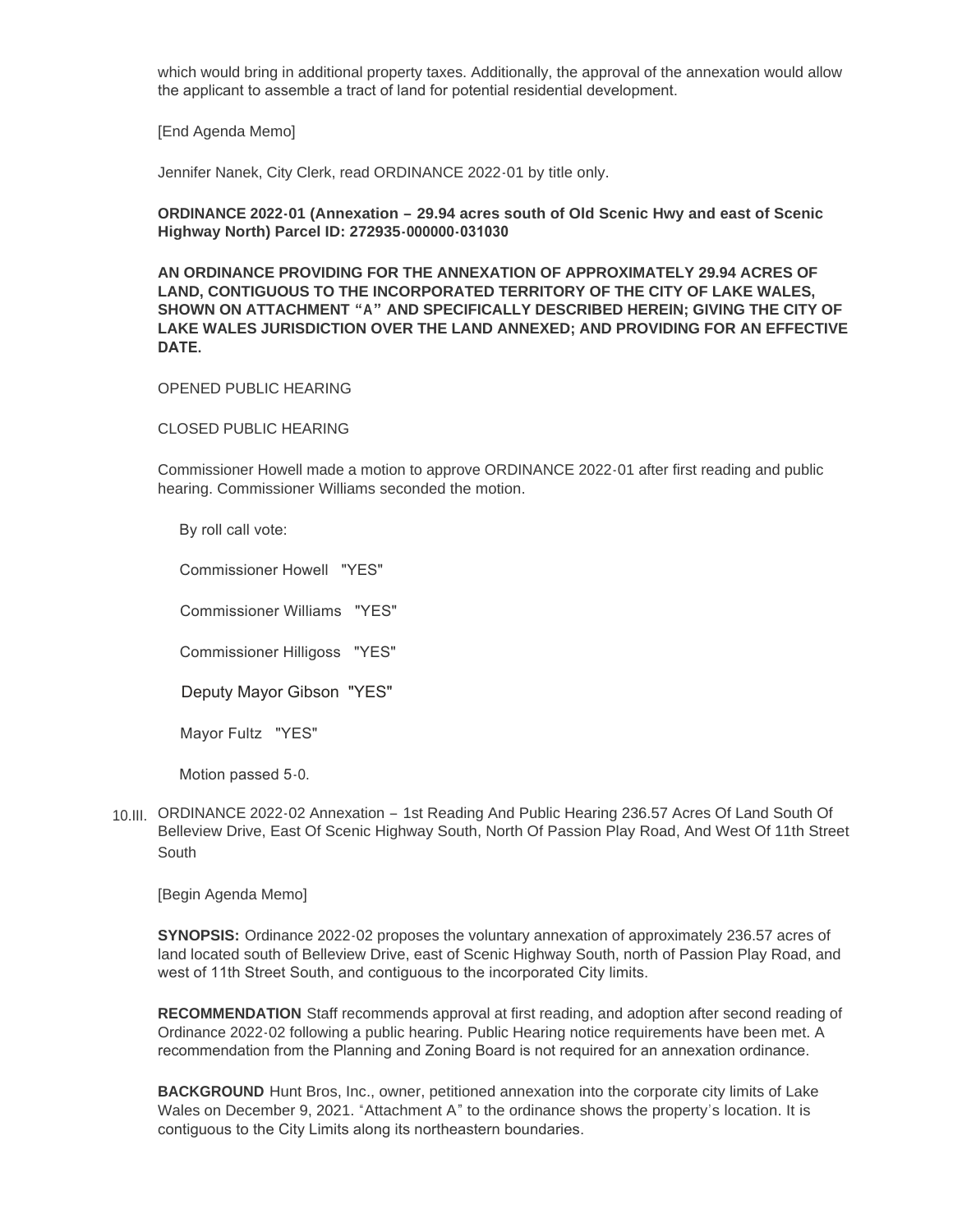**OTHER OPTIONS** Decline to annex the property.

**FISCAL IMPACT** The annexation will add to the City's tax roll. The properties are valued at a total of \$2,469,512, which would bring in additional property taxes. Additionally, the approval of the annexation would allow the applicant to assemble a tract of land for potential residential development.

[End Agenda Memo]

Jennifer Nanek, City Clerk, read **ORDINANCE 2022-02** by title only.

**ORDINANCE 2022-02 (Annexation – 236.57 acres south of Belleview Drive, east of Scenic Highway South, north of Passion Play Road, and west of 11th Street South.) Parcel ID: 273013- 000000-011010, 273013-000000-011020, 273013-000000-011030, 273013-000000-011040, 273013- 000000-013010, 273013-000000-013030, 273013- 000000-013020, 273013-000000-013040, 273012- 000000-024000, 273013-000000-031000, 273013-000000-033010, 273013-000000-033020, 273013- 000000-033030, 273012-000000-042010** 

**AN ORDINANCE PROVIDING FOR THE ANNEXATION OF APPROXIMATELY 236.57 ACRES OF LAND, CONTIGUOUS TO THE INCORPORATED TERRITORY OF THE CITY OF LAKE WALES, SHOWN ON ATTACHMENT "A" AND SPECIFICALLY DESCRIBED HEREIN; GIVING THE CITY OF LAKE WALES JURISDICTION OVER THE LAND ANNEXED; AND PROVIDING FOR AN EFFECTIVE DATE.** 

#### OPENED PUBLIC HEARING

Ben Wiles, resident, spoke against this as it will negative effect on residents. This is not the character of the City.

#### CLOSED PUBLIC HEARING

Commissioner Howell made a motion to approve ORDINANCE 2022-02 after first reading and public hearing. Commissioner Williams seconded the motion.

By roll call vote:

Commissioner Howell "YES"

Commissioner Williams "YES"

Commissioner Hilligoss "YES"

Deputy Mayor Gibson "YES"

Mayor Fultz "YES"

Motion passed 5-0.

#### 10.IV. ORDINANCE 2022-03 Amendments To Ch 23 LDR - 1st Reading And Public Hearing

[Begin Agenda Memo]

#### **SYNOPSIS:**

Staff proposes amendments to the following sections of the Land Development Regulations (LDRs) (Chapter 23, Lake Wales Code of Ordinances): Table 23-242 Establishment of review fees Section 23-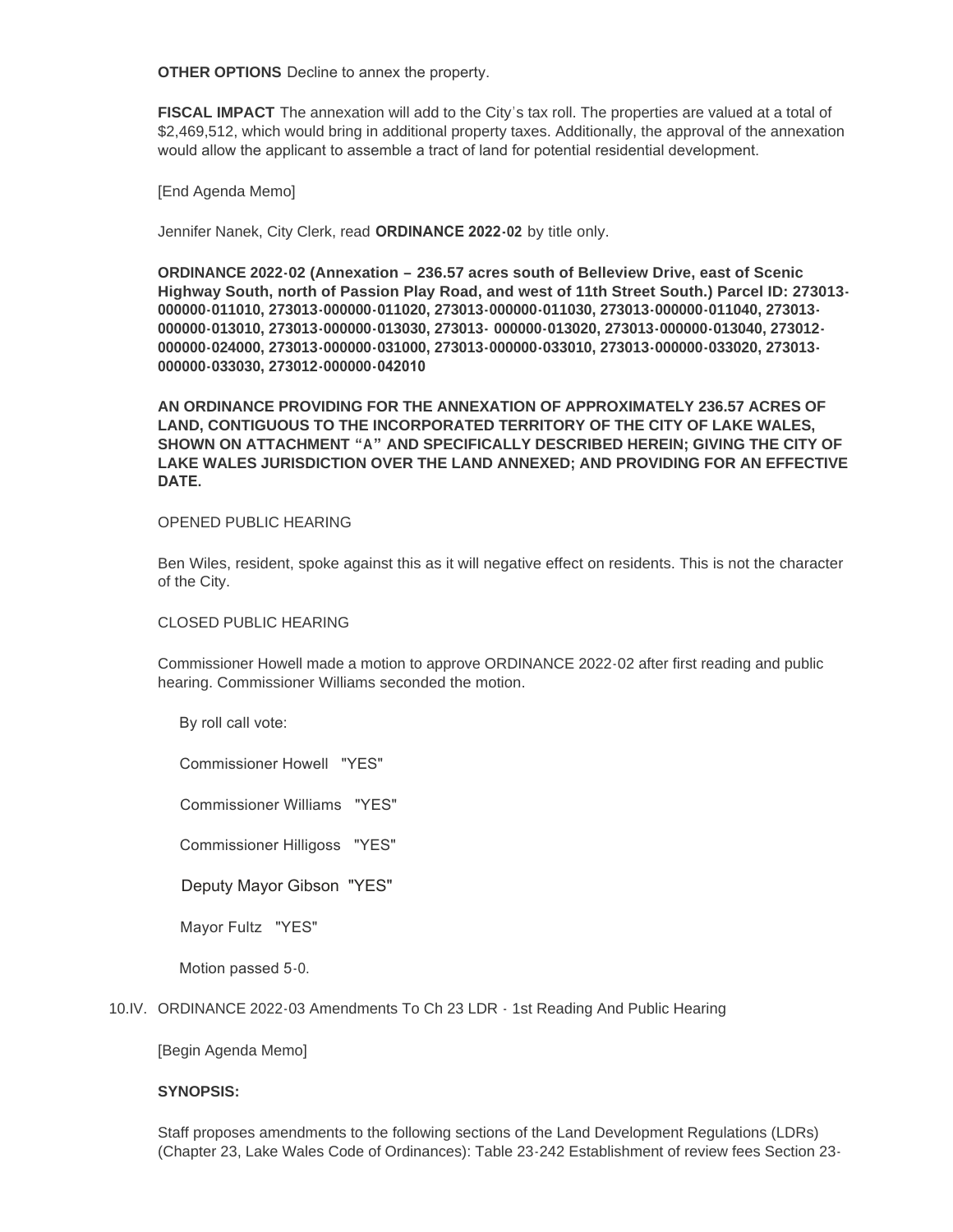#### 303 Streets

**RECOMMENDATION** At a regular meeting on November 30, 2021, the Planning and Zoning Board made a recommendation of approval to City Commission for the proposed changes to the Land Development Regulations.

**BACKGROUND** Areas of the Land Development Regulations (LDRs) (Chapter 23, Lake Wales Code of Ordinances) have been identified as needing amendments.

1. Table 23-242 Establishment of review fees Through the Request for Qualifications process with the City's Purchasing Department, the Planning Division retains professional planning firms for consulting services. Such disciplines include specialties like Historic Preservation, Environmental, Transportation, and Comprehensive Planning on an as-needed basis. As development in the city continues to intensify, City planning staff has recognized the increased potential need for professional consulting to supplement and assist staff. In order to share these development-related consulting costs with the developer, Staff recommends the following note under the fee table regarding "Extraordinary expenses":

\**\*\* EXTRAORDINARY EXPENSES. In addition to the fee schedule set forth above, the applicant shall also be responsible for the payment of any and all extraordinary expenses, which may be incurred by the City in analyzing or reviewing all or any part of an application. These expenses may include the City's retention of a third party consultant. These expenses will be billed at-cost, separately from and in addition to the development review fees set forth herein. The applicant will be advised of the necessity of such expenses prior to such expenses being incurred. The owner/developer and the Development Director, with the advice and consent of the City Manager, shall jointly approve in writing an estimated cost amount before these charges can be authorized. The cost for any such expenses shall be paid in advance to the City prior to incurring such expenses. Upon request of the owner/developer, the City Commission may review such expenses as to the necessity and amount.*

#### 2. Section 23-303 Streets

Staff has recognized an increase in development interest in areas south of State Road 60 East, and east of 11 th Street where many groves and unimproved "grove roads" exist. As residential growth continues in this area, a roadway network will need to be created through a partnership of contributions between the City and developers over time. The attached ordinance to this memo illustrates the City's future transportation plan to help distribute traffic throughout this area by mapping future minor and major collector roads. Collector roads gather traffic from local roads and funnel them to an arterial road network, or in this case, State Road 60. Staff proposes to include the SR 60 /11th Street Roadway Network Map within our Streets code section.

**CODE REFERENCES AND REVIEW CRITERIA** Table 23-242 Establishment of review fees Section 23- 303 Streets

**FISCAL IMPACT** Adoption of a fee for extraordinary expenses may relieve some of the City's expenses incurred from utilizing contracted consulting firms to assist in reviewing certain development projects.

[End Agenda Memo]

Jennifer Nanek, City Clerk. read **ORDINANCE 2022-03** by title only.

#### **ORDINANCE 2022-03**

**AN ORDINANCE OF THE CITY OF LAKE WALES, POLK COUNTY, FLORIDA, AMENDING THE CODE OF ORDINANCES CHAPTER 23, ZONING, LAND USE AND DEVELOPMENT REGULATIONS AMENDING TABLE 23-242 ESTABLISHMENT OF REVIEW FEES, AND SECTION 23-303 STREETS; PROVIDING FOR SEVERABILITY; AND PROVIDING FOR AN EFFECTIVE DATE**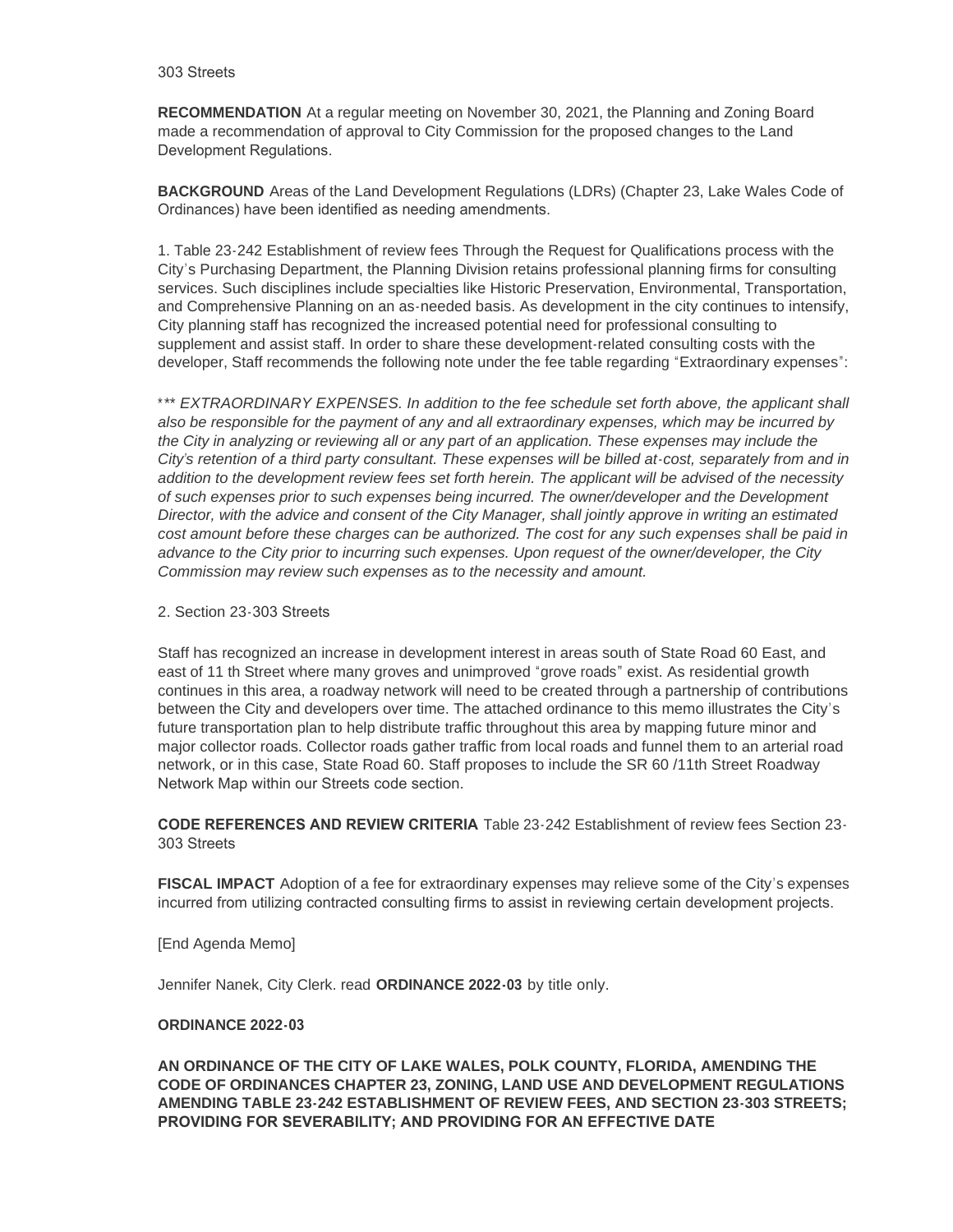# OPENED PUBLIC HEARING

# CLOSED PUBLIC HEARING

Commissioner Howell made a motion to approve ORDINANCE 2022-03 after first reading and public hearing. Commissioner Hilligoss seconded the motion.

By roll call vote:

Commissioner Howell "YES"

Commissioner Hilligoss "YES"

Commissioner Williams "YES"

Deputy Mayor Gibson "YES"

Mayor Fultz "YES"

Motion passed 5-0.

10.V. Legal Action Against Dixie-Walesbilt, LLC

[Begin Agenda Memo]

**SYNOPSIS:** The City Commission will determine a course of legal action against Dixie-Walesbilt, LLC.

**RECOMMENDATION** Staff recommends the City Commission take one of the following actions:

1. Direct the City's legal counsel to file suit and to end negotiations with Dixie-Walesbilt, LLC.

**BACKGROUND** During the December 21, 2021 City Commission meeting, the City Commission directed staff to negotiate a new agreement (novation) with Dixie-Walesbilt, LLC prior to filing a legal complaint. The Commission also established a deadline of January 15, 2022 to reach the new agreement.

Staff negotiated with Dixie-Walesbilt, LLC as directed and was unsuccessful in reaching an agreement prior to the established deadline.

On March 16, 2021, the City Commission voted in favor of noticing Dixie-Walesbilt, LLC of its event of default on the terms and conditions set forth in the original Redevelopment Agreement and provided an opportunity to cure. Dixie-Walesbilt has made no progress in curing the outstanding default(s) to date.

Staff is requesting the City Commission to consider each of the provided options presented and take action. Included with this memorandum is the term sheet submitted by Dixie-Walesbilt, LLC containing the requests made of the City and CRA. This document served as the foundation for the recent negotiations.

**OTHER OPTIONS** While another available option would be to "Do Nothing", allowing the statute of repose deadline of February 1, 2022 to pass and thereby be waived, Staff does not recommend that course of action.

**FISCAL IMPACT** None at this time. Costs will be incurred if the City Commission elects to file suit.

[End Agenda Memo]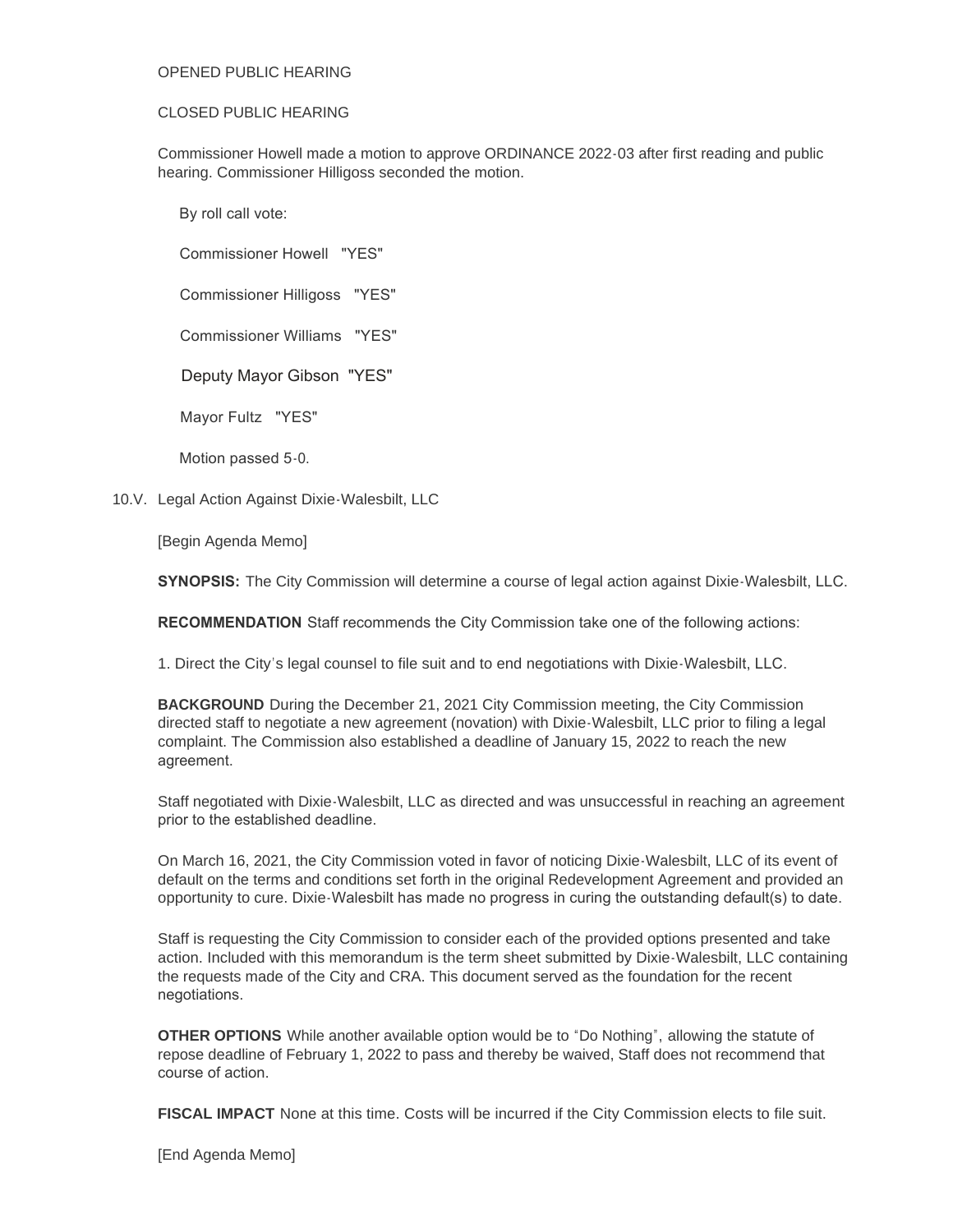James Slaton, City Manager, reviewed this item.

Daniel Greenberg, Representative from Dixie-Walesbilt Hotel, asked for more time to come to agreement. They are still negotiating some things. Filing a lawsuit would cloud title and would cause them to lose financing. They prefer option 2.

Deputy Mayor Gibson said he would prefer to combine options 1 and 2. Direct counsel to file suit and also continue negotiations. Hopefully this will encourage negotiations. Hopefully an agreement can get resolved by the 28th but if not the attorney can move forward. Some of the demands were preposterous. Mr. Greenberg said we need support from the City. This development is important to the downtown. This is part of a partnership. This is a starting point.

Commissioner Howell asked about the deadline. She thought Friday was the deadline. Mr. Slaton said we have until the 28th. The 15th was the date set by the City Commission. Commissioner Howell reviewed the options and asked if under the recommendation if nothing happens we file suit. Mr. Slaton confirmed this. Mr. Greenberg said we are not so far apart in negotiations so we need more time.

Albert Galloway, Jr., City Galloway, said an approved agreement by both bodies would have to be done by the 28th at noon.

Commissioner Williams asked about the likelihood of coming to an agreement by the 28th. Mr. Greenberg said he thinks so. Mr. Slaton said he isn't sure but it is enough time.

Commissioner Hilligoss asked Mr. Greenberg how long he has been working with Mr. Brown. Mr. Greenberg said since June. Commissioner Hilligoss said he doesn't have a problem with this. He asked why something hasn't been worked out since June. Mr. Greenberg said negotiations were only underway since December. He reported on efforts to get financing since June. Commissioner Hilligoss says he wants to see this happen but the City must protect itself. He feels good about the Deputy Mayor's recommendation.

Mayor Fultz said 10 days is enough time to get an agreement acceptable to both sides. The list seems as if they want to hold the City hostage. Mr. Greenberg said that was only a wish list or starting point. This is will bring in a lot of money to downtown. Mayor Fultz said we have to protect itself by authorizing the attorney to prepare to file the lawsuit. We need say in what is going on. After February 2 you all will have all the cards. He agreed with the recommendation. Mr. Greenberg said we need full cooperation from the City.

Commissioner Williams asked if the City was cooperating with them. Mr. Greenberg said yes. Mayor Fultz said the City wants to cooperate but not give away the house.

Deputy Mayor Gibson made a motion to authorize our council to file suit and upon recommendation by City Manager we will meet to consider a signed settlement agreement to replace the one we have to toll the statute of repose. Commissioner Howell seconded the motion.

By roll call vote: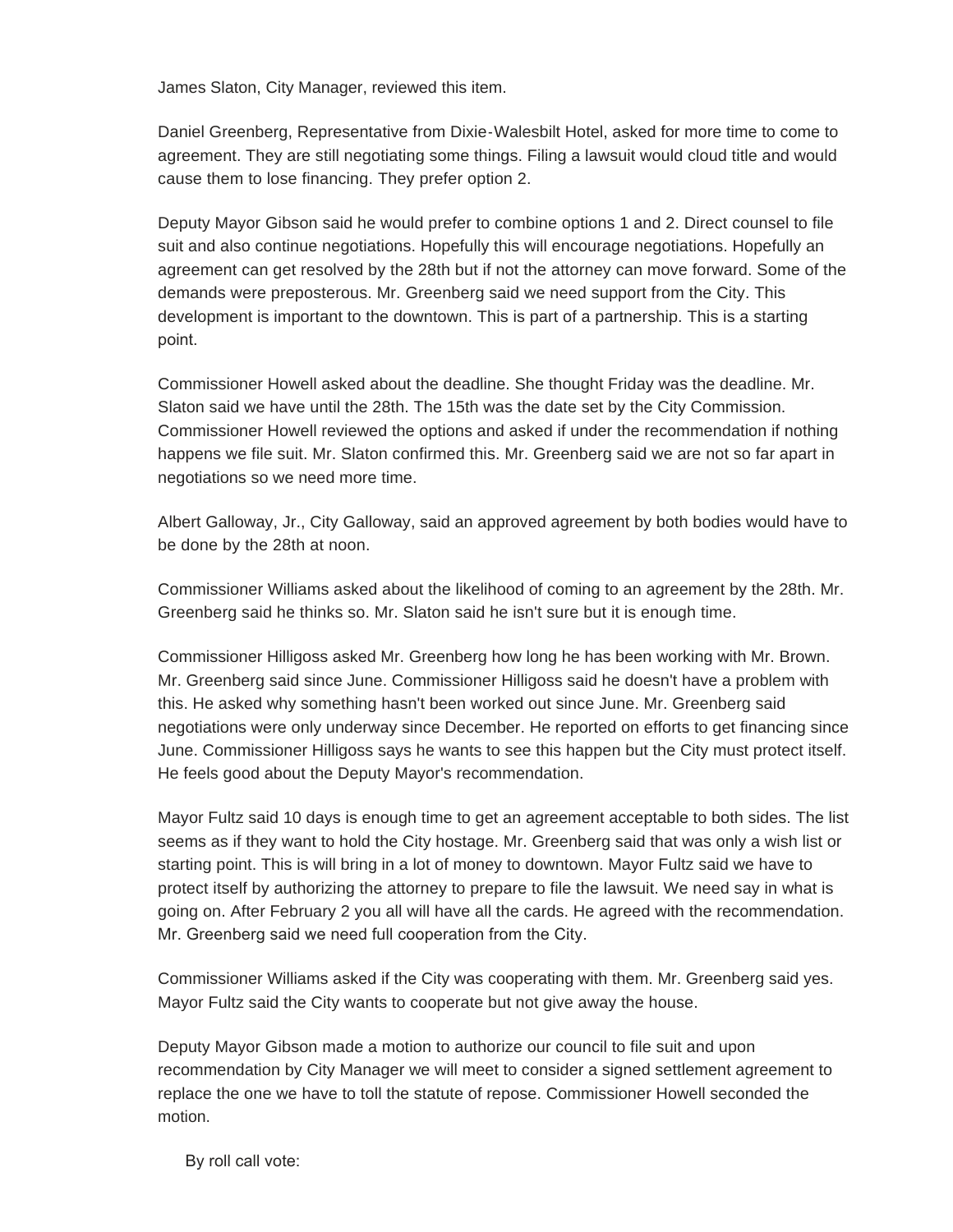Deputy Mayor Gibson "YES"

Commissioner Howell "YES"

Commissioner Williams "YES"

Commissioner Hilligoss "YES"

Mayor Fultz "YES"

By roll call vote:

Motion passed 5-0.

Mr. Greenberg asked to confirm that we have until the 28th. Mayor Fultz and Deputy Mayor Gibson confirmed this.

Deputy Mayor Gibson said when pressure is on settlements get made.

# 11. CITY ATTORNEY

Albert Galloway, Jr., City Attorney, reported that the Seminole Hotel deed is with the Clerk of Courts. We have the deed from the City to CRA ready for signature and execution so long as he has consensus from the Commission.

Mr. Galloway gave an update on the Estes - Blue Goose project. Mr. Estes' attorney passed away. He has rejected doing an asbestos inspection. He is working on getting another appeal. He will seek an inspection warrant to proceed with the next step. Deputy Mayor Gibson said this is not in the courts. Mr. Galloway said he has done this in previously. Deputy Mayor Gibson said we need to wait until he gets a new lawyer and accommodate the other side. Mr. Galloway said he will reach out to Mr. Estes directly on this.

# 12. CITY MANAGER

James Slaton, City Manager, said there will be a traffic light installed at SR 17 and Mt. Lake Cut-off Rd by FDOT. The work will begin on January 31st.

Mr. Slaton said Congressman Soto reached out to let us know that the Federal government will be providing free rapid COVID tests to reach household.

Mr. Slaton announced that Mark Bennett, Development Services Director, was appointed to the board of directors of the Florida Redevelopment Association.

- 12.I. Tracking Report
- 12.II. Commission Meeting Calendar

# 13. CITY COMMISSION COMMENTS

Commissioner Hilligoss reported that he enjoyed being part of the MLK Celebration yesterday.

Commissioner Hilligoss said Lake Wales is a wonderful place and we are doing our best to keep it that way. He said we need to keep on trying to strike a good balance between property owners and residents.

Commissioner Williams said he also enjoyed the Martin Luther King celebration yesterday. Mr. Slaton let